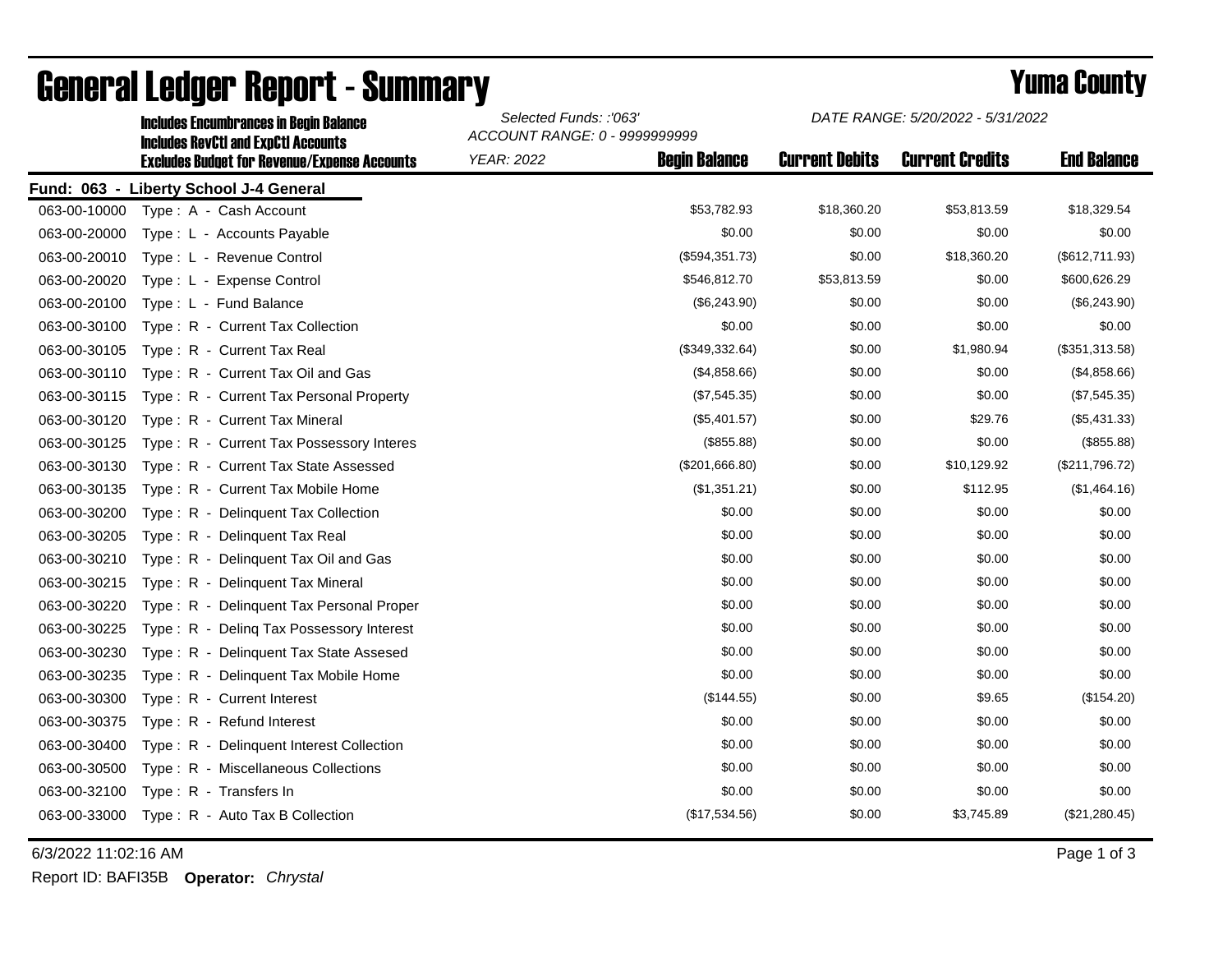|              | <b>Includes Encumbrances in Begin Balance</b><br><b>Includes RevCtI and ExpCtI Accounts</b><br><b>Excludes Budget for Revenue/Expense Accounts</b> |                                         |                                        | Selected Funds: :'063'<br>ACCOUNT RANGE: 0 - 9999999999 |                             | DATE RANGE: 5/20/2022 - 5/31/2022 |                       |         |                                  |                    |
|--------------|----------------------------------------------------------------------------------------------------------------------------------------------------|-----------------------------------------|----------------------------------------|---------------------------------------------------------|-----------------------------|-----------------------------------|-----------------------|---------|----------------------------------|--------------------|
|              |                                                                                                                                                    |                                         | <b>YEAR: 2022</b>                      |                                                         | <b>Begin Balance</b>        |                                   | <b>Current Debits</b> |         | <b>Current Credits</b>           | <b>End Balance</b> |
|              |                                                                                                                                                    | Fund: 063 - Liberty School J-4 General  |                                        |                                                         |                             |                                   |                       |         |                                  |                    |
| 063-00-33100 |                                                                                                                                                    | Type: R - Auto Tax A & F Collection     |                                        |                                                         |                             | (\$5,660.51)                      |                       | \$0.00  | \$2,351.09                       | (\$8,011.60)       |
| 063-00-49100 |                                                                                                                                                    | Type: X - Treasurer Fees                |                                        |                                                         |                             | \$1.427.30                        |                       | \$30.66 | \$0.00                           | \$1,457.96         |
| 063-00-49401 |                                                                                                                                                    | Type: X - Transfer Out                  |                                        |                                                         |                             | \$0.00                            |                       | \$0.00  | \$0.00                           | \$0.00             |
| 063-00-49500 |                                                                                                                                                    | Type: X - Checks Written / ACH Transfer |                                        |                                                         |                             | \$545,385.40                      | \$53.782.93           |         | \$0.00                           | \$599,168.33       |
|              |                                                                                                                                                    |                                         | Fund: 063 - Liberty School J-4 General |                                                         | Totals :                    | (\$47,539.03)                     | \$125,987,38          |         | \$90.533.99                      | (\$12,085.64)      |
|              |                                                                                                                                                    | <b>Total Fund Revenues:</b>             |                                        | \$18,360,20                                             | <b>Total Fund Expenses:</b> |                                   | \$53,813.59           |         | <b>Net Revenue Over Expense:</b> | (\$35,453.39)      |

## General Ledger Report - Summary **Example 2018** Yuma County